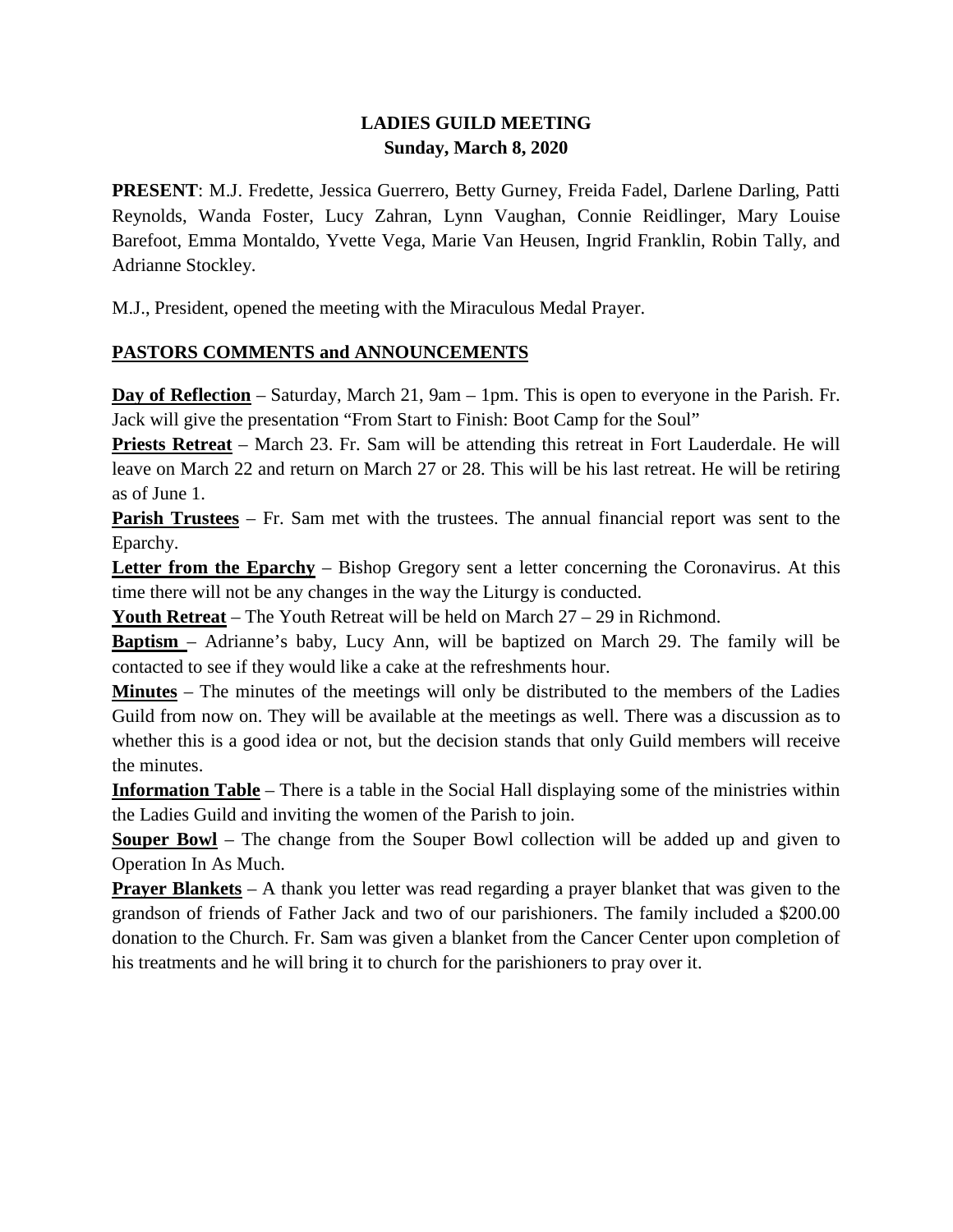## **TREASURERS REPORT:**

A correction was made to the Treasurer's Report. It was reported last month that the Treasury had a balance of \$500.00. The Report should have read as follows:

Beginning balance: \$500.00 Dues: \$340.00 Ending balance: \$842.00

## **OLD BUSINESS:**

#### **Sunshine Committee**

- a) Two meals were delivered to Adrianne and her family as well as a gift card from Kohl's. An example of a card was shown that will be available for expectant families to fill out for help with meals, etc.
- b) Fr. Sam should be notified when someone is sick and is in need of help from the Parish. Marie Van Heusen, the Sunshine Committee Chair also offered to be a contact for people who request a visit or other needs.
- c) A sheet was passed around for those who would like to sign up to cook or deliver meals, or visit with families. It is encouraged to be sensitive to people's needs.
- d) Discussion took place on funeral mercy meals being part of and coordinated by the Sunshine Committee. A situation was discussed where a mercy meal was coordinated with the family, delivered and set up at a local funeral home because the social hall was not available.

#### **Greeters, Readers, Refreshments**

There was a discussion as to how to remind people of their time to be greeters and to provide refreshments. It was suggested that a small workshop can be available to those who want to read so they can know the guidelines, which will also be printed. An announcement can be made from the altar before Liturgy announcing who the reader will be that day. A schedule can also be posted for greeters and readers. It was suggested that those who are new to providing refreshments have help in preparing and serving from those who have done this in the past.

#### **Day of Reflection**

The Day of Reflection is Saturday, March 21. There will be coffee and pastry served from 9:00 to 9:30 in the Social Hall, followed by the presentation by Fr. Jack in the Church. Lunch will be provided following the presentation, which is entitled "From Start to Finish: Boot Camp for the Soul". There will be a need for 2 or 3 ladies to help set up and to help clean up afterwards.

#### **NEW BUSINESS:**

#### **Bylaws**

A committee will be formed to go over the Ladies Guild Bylaws and to update the ministries of the Parish. It was suggested that past presidents and vice presidents consider being a part as well as any other members.